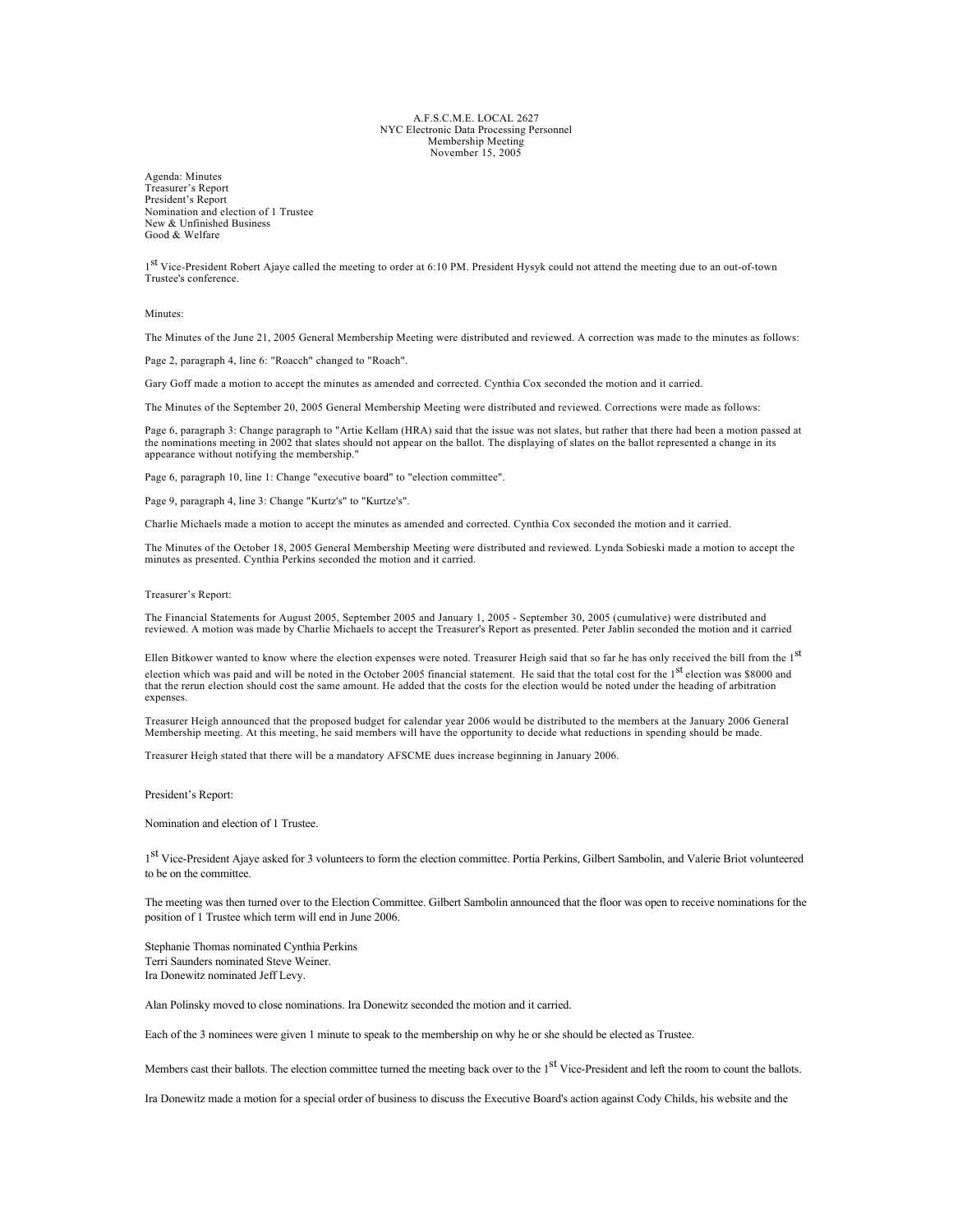legal fees that Ed Hysyk wants to pass on to him, and the problem of doing this sort of thing without the consent of the membership. Alan Polinsky seconded the motion.

2<sup>nd</sup> Vice-President Gary Goff stated that as he understood the motion, it was to change the agenda to New Business. A vote was taken on the motion to change the agenda and it passed. 36 in favor and 12 opposed.

It was decided by the membership that Secretary Cody Childs should explain what happened concerning the actions taken by the Executive Board members. Cody proceeded to give the history of what happened.

Cody said that as Chair of the web-site Committee and as the Local's webmaster, he tried to update the webpage in late August but failed because the website password was changed. He said that he had heard that Ed was going to change the webpage and that this webpage would

contain less member information than the old page. So Cody copied the webpage to a new address. Then in the 3<sup>rd</sup> week of September, he received a voice mail from the Labor Attorney Arthur Schwartz telling him to call his office. Cody said that he immediately called DC 37 to find out why a private attorney hired to represent the Local was trying to contact him. He was told by an official from DC 37 that the call concerned his webpage. This official said that there was some confusion over the website and the Local's website. So Cody said that he immediately put a legal disclaimer on the webpage indicating that the site was not the official website of Local 2627. The name of the page was changed and it was stated clearly that the site was only for informational purposes for union members. Cody said that union members are protected under Federal Law and have a right to disseminate union information to other members. Cody said that Ed Hysyk didn't have to hire a lawyer at \$200 an hour to contact him about his website. He said that if Ed had called him, the issue would have been resolved without using the Local's money. Cody

said that at his 1<sup>st</sup> Executive Board meeting, after having been reelected as the Local's secretary, 2<sup>nd</sup> Vice-President Gary Goff made a motion to have Cody pay the \$2400 in legal fees that the Local paid to hire Labor Attorney Arthur Schwartz. Fred Liu seconded the motion and it was passed by 6 members of the Executive Board. Cody voted nay and Treasurer Bruce Heigh abstained. Secretary Cody Childs went on to say that Local 2627 members are the supreme executive board. Members have a right to rescind any motion made by the 9 members on the Executive Board. He said that Ed should reimburse the Local for using members' dues money in an unauthorized way.

Lynda Sobieski wanted to know who authorized the money to hire the lawyer. Gary Goff said that the Executive Board authorized it. A member asked if there were any minutes of an Executive Board motion that authorized the hiring of a lawyer. Lynda wanted to know when the lawyer was hired because the Local had a membership meeting in September and this issue was never brought up. Gary said that Cody's website was passing itself off as the official website of the Local. He said that some elected members of the Board were left blank on the Officer's page. He said that Cody gave his own interpretation of the AFSCME ruling. Gary said that he and the rest of the Executive Board felt that this was an emergency for a website to be passing itself as the official website of the Local. He said that the members as a body are not the right members to judge this. Gary suggested that the competent body deal with this issue. Steve Boyarsky asked Gary why didn't he take this issue to the competent body like DC 37 before \$2400 was spent on hiring an outside lawyer.

Earl Jeffers made a motion to rescind the payment that the executive board voted for Cody to pay and instead have those executive board members who voted for Cody to pay, hold them accountable for reimbursing the Local for the legal fees. Anthony Harry seconded the motion. Kenny Williams seconded the motion. Discussion followed. Ellen Bitkower said that she personally thinks that the action of the Executive Board was reprehensible and unnecessary to hire an expensive lawyer to deal with the problem. But she felt that no one should be responsible for reimbursing the Local for the legal fees. Kenny Williams stated that members money should not have been spent towards this kind of action. He said that the action that the Executive Board took sounded personal. He added that members should not be paying for an attorney for members to sue another member. Kenny said when members requested that the union hire an attorney to file a class action suit against an agency, they were told that it could not be done. But he added that the Local can take members money and spend it frivolously whenever they want. A member asked why can't we charge for Executive Board members with paying the legal fees when they sought to charge one of our members. Cynthia Perkins said that there are a lot of gray areas and that for the members to make a decision at this point, one way or another, would not be correct. Discussion ended. A vote was taken and the motion passed.

Stephanie Thomas stated that she was disappointed across the board. She stated that we are brothers and sisters of the same Local and that we need to get back to this. She stated that we need to move on and put all of this bad blood aside and focus on doing productive things with this Local.

1<sup>st</sup> Vice President Robert Ajave turned the meeting over to the Election Committee so that they could give the results of the election.. Gilbert Sambolin announced the following results:

Cynthia Perkins received 27 votes. Jeff Levy received 13 votes. Steve Weiner received 34 votes.

Steve was declared the winner of the Trustee Election and was sworn in by DC Representative Tyler Hemingway.

Robert Ajaye continued with the President's report. There will be a contract bargaining session with the City next week. Members still have time to submit their demands to the Local's office.

SCA and the TA will be getting the 1%. SCA will be getting the payment on November 18<sup>th</sup>. A date for the TA has not been confirmed.

Members should not forget to use their floating holiday. Every year many members forget to request the use of their floating holiday.